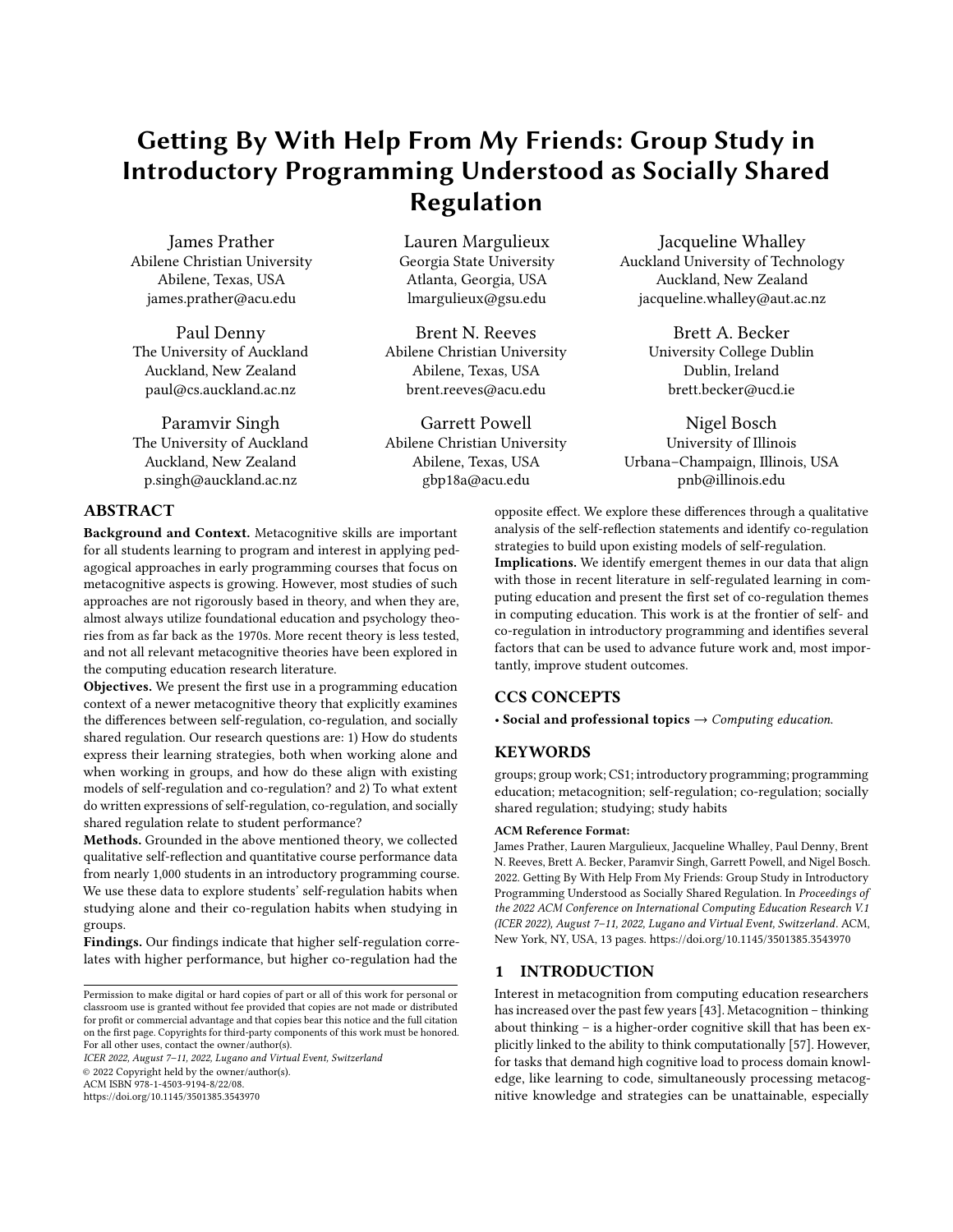without explicit guidance [\[37\]](#page-11-0). As a result, some have advocated for explicit teaching of metacognition in early computing courses [\[31,](#page-11-1) [32\]](#page-11-2). Others have attempted to introduce metacognitive scaffolding as an implicit element in the course [\[13,](#page-11-3) [14,](#page-11-4) [44–](#page-12-3)[46\]](#page-12-4). There are also facets to programming courses that take place outside the classroom, such as students studying in groups. However, most research on metacognition centers the learner as an individual without accounting for the interactions that students have with their peers while learning, particularly outside direct instruction.

Collaboration and group work have been studied extensively in the computing education literature [\[21,](#page-11-5) [23,](#page-11-6) [29,](#page-11-7) [48\]](#page-12-5), but few have sought to place it in the context of metacognition [\[58\]](#page-12-6). To address this gap, we apply Hadwin et al.'s Socially Shared Regulated Learning (SSRL) model to programming education [\[24\]](#page-11-8). This model delineates between the different types of self-regulation in social learning environments, including: 1) how learners manage their own self-regulation; 2) how learners help others self-regulate; and 3) how learners in groups regulate each others' metacognition.

In this paper, we present an empirical study on student study habits and explicitly link these habits to a modern theory of social metacognition. We collected data from a large introductory programming course ( $n \sim 1000$ ) by asking students at two different points in the course to reflect on their own study habits and how they study in groups. As the first application of the SSRL model in programming education, our work focused on an exploratory thematic analysis of these qualitative data as well as quantifying them through an automated analysis that detected the use of metacognitive phrases (e.g., "I didn't realize...", "I know about..."). We also collected student performance data and Likert-type questions about self- and social-regulation. Our quantitative analysis correlates performance with the metacognitive statements extracted from their written reflections. The qualitative analysis explores the growth and change in the self-regulation and socially shared regulation of the students from their initial statements to their final reflections. We seek to answer the following research questions:

- RQ1 How do students express their learning strategies, both when working alone and when working in groups, and how do these align with existing models of self-regulation and coregulation?
- RQ2 To what extent do written expressions of self-regulation, coregulation, and socially shared regulation relate to student performance?

This work has three important contributions. First, we validate previous work on self-regulation in programming by situating our findings in multiple existing frameworks from the literature. Second, we provide the first exploration of naturally occurring study group behavior through the lens of Hadwin et al.'s SSRL model. Third, we provide themes for co-regulation in programming similar to those already provided in the literature for self-regulation in programming.

# 2 RELATED WORK

In this section, we examine the related literature around metacognition and self-regulation, its incorporation into introductory computing courses, and study behavior in groups in these same courses.

## 2.1 Metacognition and Self-Regulation

There are two primary foundational theories of metacognition from the field of psychology. The first comes from Flavell in 1979 [\[19\]](#page-11-9), which he described as cognition that regulates any aspect of cognitive control. Although Flavell's theory is not specifically about (or in the context of) education, researchers have extensively applied his theory to the domain of education [\[6\]](#page-11-10). A second theory comes from Bandura in 1986 and focuses more on the cognitive process itself, which he termed self-regulation [\[2\]](#page-10-0). Bandura proposed that when engaged in a task, a person also cyclically engages in self-observation and evaluation of progress towards goals, adjusting behavior based on this evaluation. This cycle of metacognitive thought and action proved to be foundational as several subsequent theories built upon it [\[7,](#page-11-11) [15,](#page-11-12) [40,](#page-11-13) [60\]](#page-12-7).

The theories described above appear commonly in computing education research in addition to two others that are based on them. The first is Zimmerman's theory of self-regulated learning, which builds on Bandura's theory by adding metacognitive knowledge that appears as a forethought phase. The second is Pintrich's theory that splits phases of regulation from areas of regulation in each phase [\[41\]](#page-12-8). Pintrich also adds additional self-regulated learning phases to allow a more fine-grained approach to modeling the interactions between observable phenomena, such as between monitoring and control. [\[40\]](#page-11-13).

In the past decade, the theories of Flavell, Bandura, Zimmerman, and Pintrich, which are also popular outside of computing education, have been appearing with greater frequency in computing education research literature [\[43\]](#page-12-1). However, newer and more specific theories have been put forward that may be more appropriate to use compared to their earlier and more general predecessors [\[33\]](#page-11-14). For instance, a self-regulated learning theory proposed in 1998 by Winne and Hadwin [\[55\]](#page-12-9) appears to be particularly well-suited for the task of programming. This saw its first use in computing education research literature in 2022 [\[11\]](#page-11-15). The SSRL theory by Hadwin et al. [\[24\]](#page-11-8) mentioned above, which incorporates regulation of cognition in others and between others, represents the cutting edge of this family of theories and was most recently updated in 2018 [\[33\]](#page-11-14). The SSRL model specifically adds co-regulation and sharedregulation to Winne and Hadwin's model. In social settings such as study groups, people are helping to support the regulation of others' cognition. At the same time, study groups are working together to plan what they will study, select strategies to complete their goals, and evaluate the success or failure of those goals. This is the first model to explicitly apply the process of self-regulation to interaction with others and groups. In this paper, we provide the first applications of Hadwin's SSRL model to naturally occurring group study behavior in an introductory programming course.

# <span id="page-1-0"></span>2.2 Metacognition and Self-Regulation in Introductory Programming

Two comprehensive reviews of metacognition and self-regulation theories in computing education research have recently been published [\[33,](#page-11-14) [43\]](#page-12-1), which we summarize here for this paper's context. Work before 2010 is quite scarce, though there are some notable exemplars [\[4,](#page-11-16) [39\]](#page-11-17). In 2011, VanDeGrift et al. argued that programming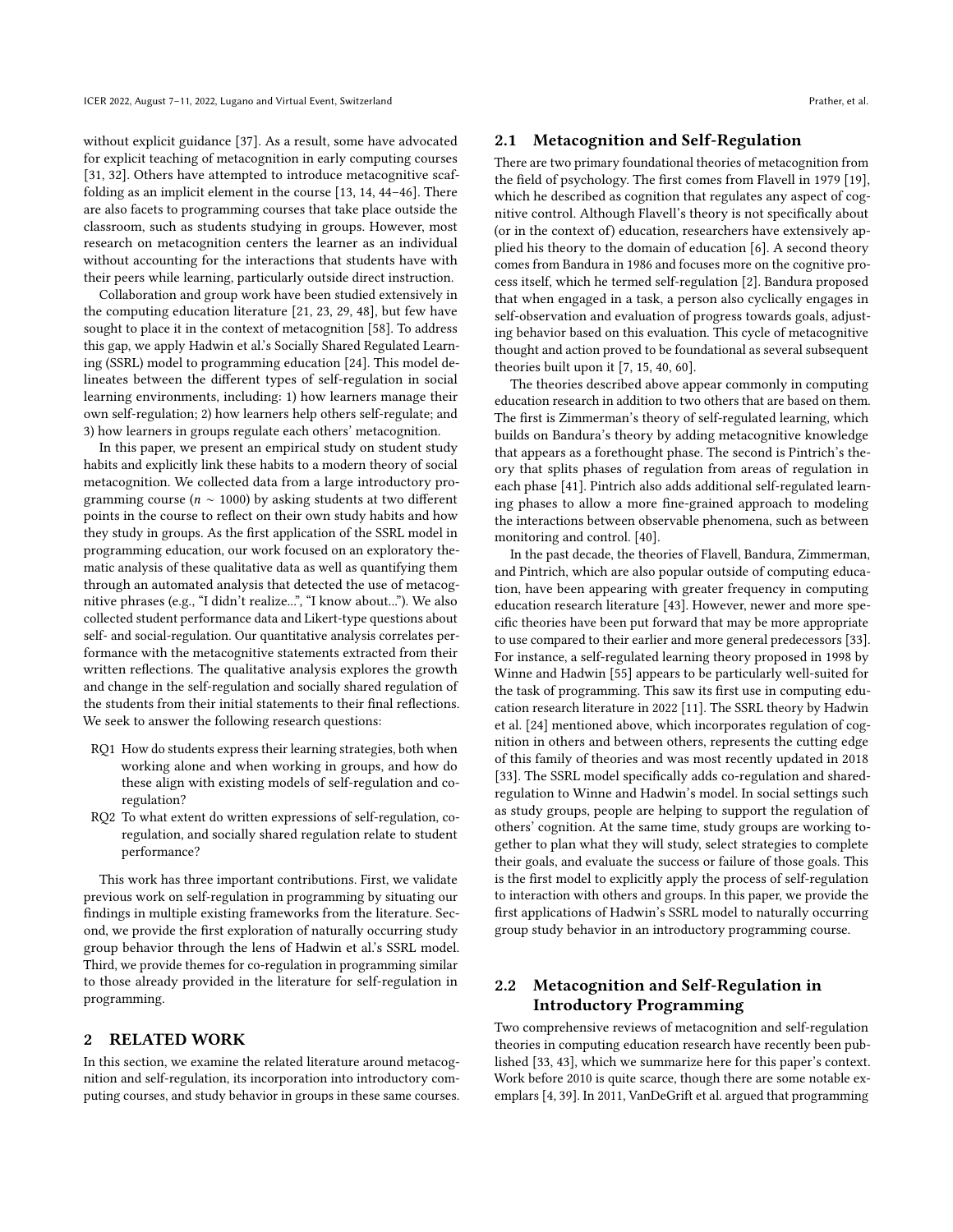Group Study in Introductory Programming Understood as Socially Shared Regulation ICER 2022, August 7-11, 2022, Lugano and Virtual Event, Switzerland

teachers should not only teach programming but also metacognitive skills that will help students assimilate new knowledge going forward [\[52\]](#page-12-10). Since then, a wealth of studies have tackled the subject [\[17,](#page-11-18) [27,](#page-11-19) [28,](#page-11-20) [31,](#page-11-1) [32,](#page-11-2) [38,](#page-11-21) [44,](#page-12-3) [45,](#page-12-11) [53\]](#page-12-12). In particular, there are two studies highly relevant to our research questions that we detail below.

Falkner et al. used Zimmerman's theory to identify self-regulated learning strategies specific to the domain of learning computing [\[17\]](#page-11-18). They asked 85 students to reflect on their software development process and coded all responses, grouping them by common themes. By far the most common group of themes was around the development process itself, followed by decomposing the problem, time management, assessing difficulty, and building knowledge. Some of the specific strategies in those themes are very relevant to our research questions involving how students regulate themselves and their peers in study groups. These include "use diagrams to describe or explain design", "use design to understand problem or code", "create plan from design", "prioritisation", "design as aid to time management", and "practice writing code". We look for Falkner's themes appearing in our dataset in the discussion below.

Loksa et al. framed the process of solving a programming problem as an iterative series of problem-solving stages that, when explicitly taught to students, can increase their metacognitive awareness [\[32\]](#page-11-2). These problem-solving stages are: 1) reinterpret the problem prompt, 2) search for analogous problems, 3) search for solutions, 4) evaluate a potential solution, 5) implement a solution, and 6) evaluate the implemented solution. Students in an experimental group were given a handout with these problem-solving stages and when asking for help were prompted to verbalize in which stage they thought they were stuck. Loksa et al. found that by explicitly scaffolding the novice coder experience, students in the experimental group were more able than students in a control group to self-regulate their own problem-solving process. Their problem-solving framework has been utilized in computing education contexts to further explore metacognitive issues novice programmers face when learning to code [\[13,](#page-11-3) [44,](#page-12-3) [45\]](#page-12-11). We therefore expect to find these problem-solving stages in student reflection responses pertaining to both their own self-regulation as well as that of their group.

#### 2.3 Collaboration and Group Work

Group work and collaborative learning in introductory programming (often but not always tied to CS1) has been an important topic in computing education research since the 1990s [\[3,](#page-10-1) [12,](#page-11-22) [16,](#page-11-23) [18,](#page-11-24) [21,](#page-11-5) [23,](#page-11-6) [29,](#page-11-7) [35,](#page-11-25) [48,](#page-12-5) [54\]](#page-12-13). However, even very recent work on the topic usually does not discuss it in terms of its impact on metacognition and self-regulated learning [\[56\]](#page-12-14). In a comprehensive literature review of self-regulation interventions in programming education, Silva et al. found no studies that have looked at social interactions in novice programming education through the lens of socially shared regulation of learning [\[48\]](#page-12-5). However, Silva is currently working on a dissertation that utilizes Hadwin's SSRL model to better understand how social interactions in programming education tasks impact self- and shared-regulation [\[47,](#page-12-15) [49\]](#page-12-16).

A small number of researchers have looked more closely at the relationship between metacognition and computer-supported collaboration in programming. Bachu and Bernard discussed the impact of collaboration on novice programmer metacognition and how it benefits the problem-solving stages of programming [\[1\]](#page-10-2). They used games and social networking to provide the computersupported collaborative learning aspect [\[5\]](#page-11-26). Their intervention was correlated with increased performance on programming tasks and saw an increase in metacognitive behaviors associated with programming problem-solving. Unlike Bachu and Bernard, the present study attempts to determine if naturally occurring group study behaviors impact self and shared regulation.

Beyond the field of computing, researchers are exploring how the theory of Hadwin et al. might apply to their discipline-specific educational settings [\[20\]](#page-11-27). For instance, Hurme et al. discuss what makes computer-supported collaborative problem-solving in mathematics a socially shared phenomenon [\[26\]](#page-11-28). Zheng et al. recently conducted an experiment with physics students to determine if group metacognitive scaffolding exercises impacted metacognitive behavior and group performance [\[58\]](#page-12-6). They divided students into groups of three, assigning half the scaffolding exercises, before completing a collaborative online learning assignment. Their results indicate that group metacognitive scaffolding can significantly increase metacognitive behavior and performance when collaborating online. The present study connects this work in collaboration and group work, through the lens of Hadwin's SSRL theory [\[24\]](#page-11-8), to introductory programming classes, especially those with online components.

## 3 RESEARCH METHODS

We employ a mix of quantitative and qualitative research methods in this study. Our data are from a first-year undergraduate engineering course. The details about the students, their course and its context are presented in section [3.2.](#page-3-0)

#### 3.1 Summary of Methods

In addition to collecting student marks from the course as a proxy for performance, we used a repeated-measures design, asking all participants to complete the same questionnaire at the midpoint and end of the course. The study did not employ an intervention for self-regulation or socially shared regulation. These data collection points were intended to evaluate whether strategies changed throughout the semester. The questionnaire had eight questions (six quantitative and two qualitative). Half of the questions were about self-regulation (three quantitative, one qualitative), and the other half were about socially shared regulation.

The quantitative questions were taken from the Metacognitive Self-Regulation and Peer Learning subscales of the Motivated Strategies for Learning Questionnaire (MSLQ) [\[42\]](#page-12-17), one of the most used self-regulation instruments in education [\[43\]](#page-12-1). The original MSLQ uses a Likert-type scale (7-point with the anchors 'not at all true of me' to 'very true of me'). Questions about co-regulation also included an additional 'Not applicable, I do not study in groups' option. The full subscales (12 questions each) were too long for this context, so we selected the most relevant three items from each (e.g., we did not include questions about reading strategies). The three quantitative questions for each type of regulation (S1–S3 in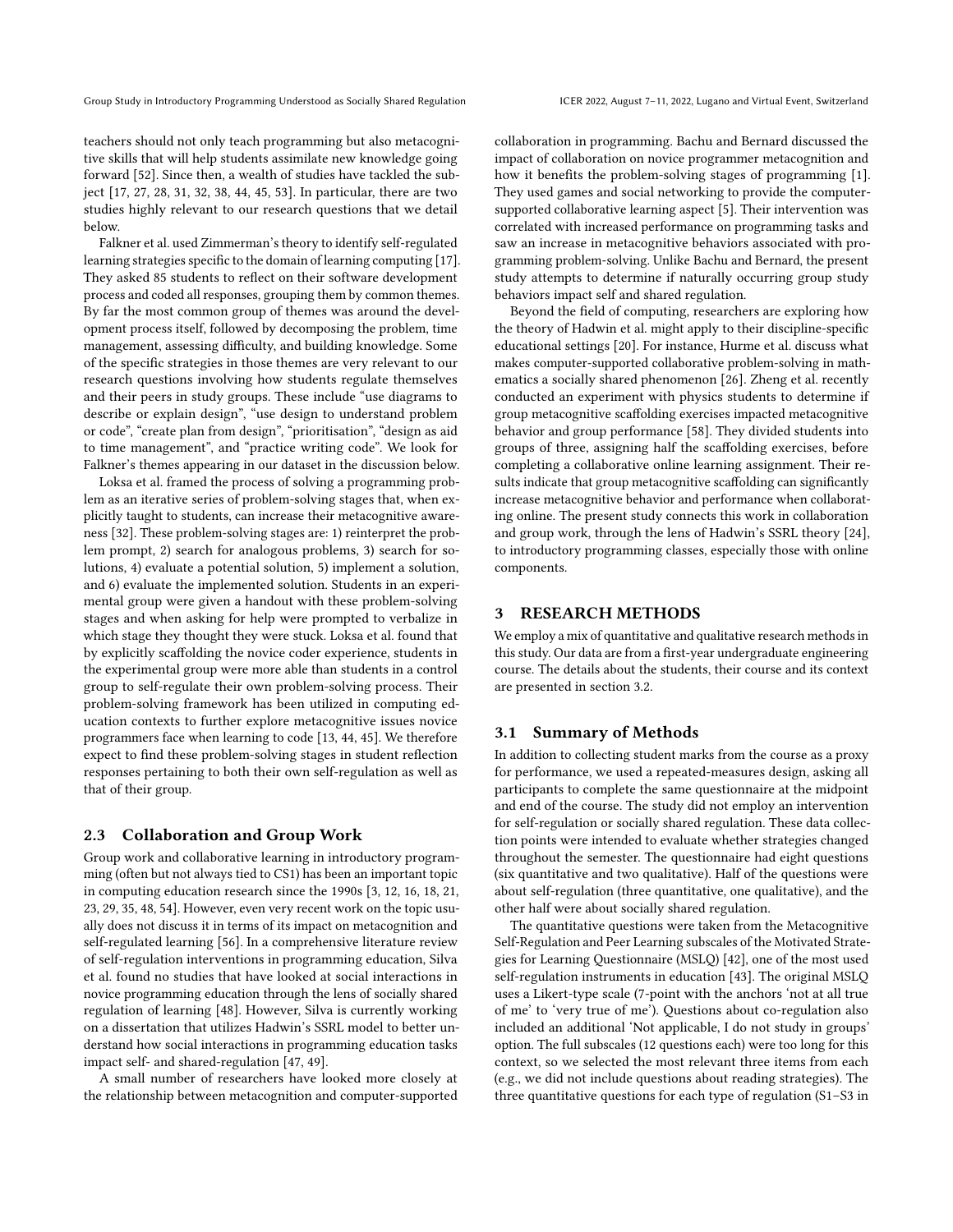Figure [1](#page-3-1) and C1–C3 in Figure [2\)](#page-3-2) were also intended to prime students to expand upon their regulation strategies in the open-ended qualitative questions (S4 and C4 in Figures [1](#page-3-1) and [2\)](#page-3-2), which form the bulk of our analysis.

<span id="page-3-1"></span>Like any subject, learning programming presents unique challenges. Everyone learns and studies in their own way and now, as you begin learning a new programming language, it may be beneficial to reflect on what strategies work best for you. The next few exercises will step you through this reflection.

"Self-regulation" of learning describes the processes that help you understand what is working or not about your behavior and strategies for learning. Please answer the following questions about your self-regulation of learning. Being as honest as possible is important for you to benefit the most from this reflection task.

- S1 During class, watching recordings, or self-studying, I often miss important points because I'm thinking of other things.
- S2 I ask myself questions to make sure I understand the material I have been studying in this course.
- S3 When I study for this class, I set goals for myself in order to direct my activities in each study period.
- S4 With these questions in mind, write a short reflective piece (anywhere from several sentences to several paragraphs) in your own words, that describes how you study for this course, regulate your own learning, and what you find works best for you. What study techniques do you find are most effective and work best for you when learning programming in this course?

#### Figure 1: Reflective prompt and response options targeting self-regulation

## <span id="page-3-0"></span>3.2 Course Context & Data Collection

Our data were collected from a cohort of first-year engineering students at {anonymized}, a large public research university in {anonymized}. All students in the engineering program at this institution take a compulsory programming course which covers two programming languages, MATLAB and C, taught in consecutive 6-week modules. There is a two-week break between the two halves of the course. The study was conducted during the 2021 edition of this semester-long course, with a total of 1,081 students enrolled. The course comprised of five weekly contact hours including three hours of lectures and two hours of laboratory tasks.

Students were invited to complete all of the reflective questions shown in Figures [1](#page-3-1) and [2](#page-3-2) on two occasions. The first was in Lab 7 (the first lab of the second module) and the second was in Lab 12 (the final lab of the second module). This design was to elicit reflections that looked back over both modules of the course. All C module lab (programming) exercises were completed using CodeRunner [\[30\]](#page-11-29), which was also the platform used to collect data for this study.

3.2.1 Validity of Data during the COVID-19 Pandemic. Lectures and labs are usually conducted in-person on campus. In 2021, however, due to restrictions related to the COVID-19 pandemic, the course was moved to online delivery mode at the end of Week 5. This meant a total of 15 lectures and 5 labs, i.e., Labs 1–5 (inclusive), were conducted on campus, and the remaining 21 lectures and 7 labs, i.e., Labs 6–12, were conducted online. Thus, the whole of

<span id="page-3-2"></span>In the course, any source code that you submit for marking should be written by yourself, however discussing ideas at a "high-level" or talking through problems with others can be helpful. You are encouraged to discuss course material or general problems with others, if you find that useful. Like "self-regulation" of learning when you study by yourself, when you study with others or in a group the term "co-regulation" of learning describes the social strategies and processes that you use when learning together. Please answer the following questions about your preference for working with others and 'co-regulating' your learning with other students.

- C1 I study for this course with a friend or a group of peers, rather than study by myself.
- C2 When my study partners and I become confused about something we are studying for in this course, we go back and try to figure it out together.
- C3 When my study partners and I study for this course, we set group goals for ourselves in order to direct our activities in each study period.
- C4 With these questions in mind, write a short reflective piece (anywhere from several sentences to several paragraphs) in your own words, that describes how you study for this course in groups or with others, co-regulate the group's learning, and what you find works best for your group. What study techniques do you find are most effective and work best when learning programming together? If you don't ever study in a group you can leave this question blank.

#### Figure 2: Reflective prompt and response options targeting co-regulation

the C language module of the course was delivered online. In this online mode, the delivery of the course material was altered with pre-recordings of lecture content shared at the start of each week. Students could optionally attend live help sessions via Zoom to receive support from teaching assistants, similar to the support usually offered on campus. Additionally, the Q&A platform Piazza was available, and used extensively by students during the course.

To evaluate how these instructional media changes affected the validity of our data, we compared student performance in 2021 to that in 2019, before the pandemic, and in 2020, when the first shift to online instruction occurred due to the pandemic. Based on these comparisons, we found 2019 and 2021 to be much more similar than either was to 2020. Pillai's trace, the most commonly used inferential statistic for multivariate ANOVA models, ranges from 0 to 1, with larger numbers interpreted as stronger evidence of a difference between groups. Comparing 2019 to 2021 gives a Pillai's trace of 0.04, while comparing 2020 to 2019 gives 0.14 and comparing 2020 to 2021 gives 0.09. Given a sample size of over 1,000 for each year, all differences were statistically significant, but comparisons to 2020 are two- to three-times larger. Further, when comparing performance between the MATLAB and C portions of the course, there is little variance within students in 2019 and 2021,  $F = 0.06$ ,  $p = 0.81$ . However, differences within students were substantial when comparing 2020 to 2019,  $F = 15.54$ ,  $p = <0.01$ , and 2020 to 2021,  $F = 17.30, p = 0.01$ .

Looking at data distributions, the first pandemic-based shift in 2020 to online mode had various effects on students. Examining performance before and after the date of the shift, some performed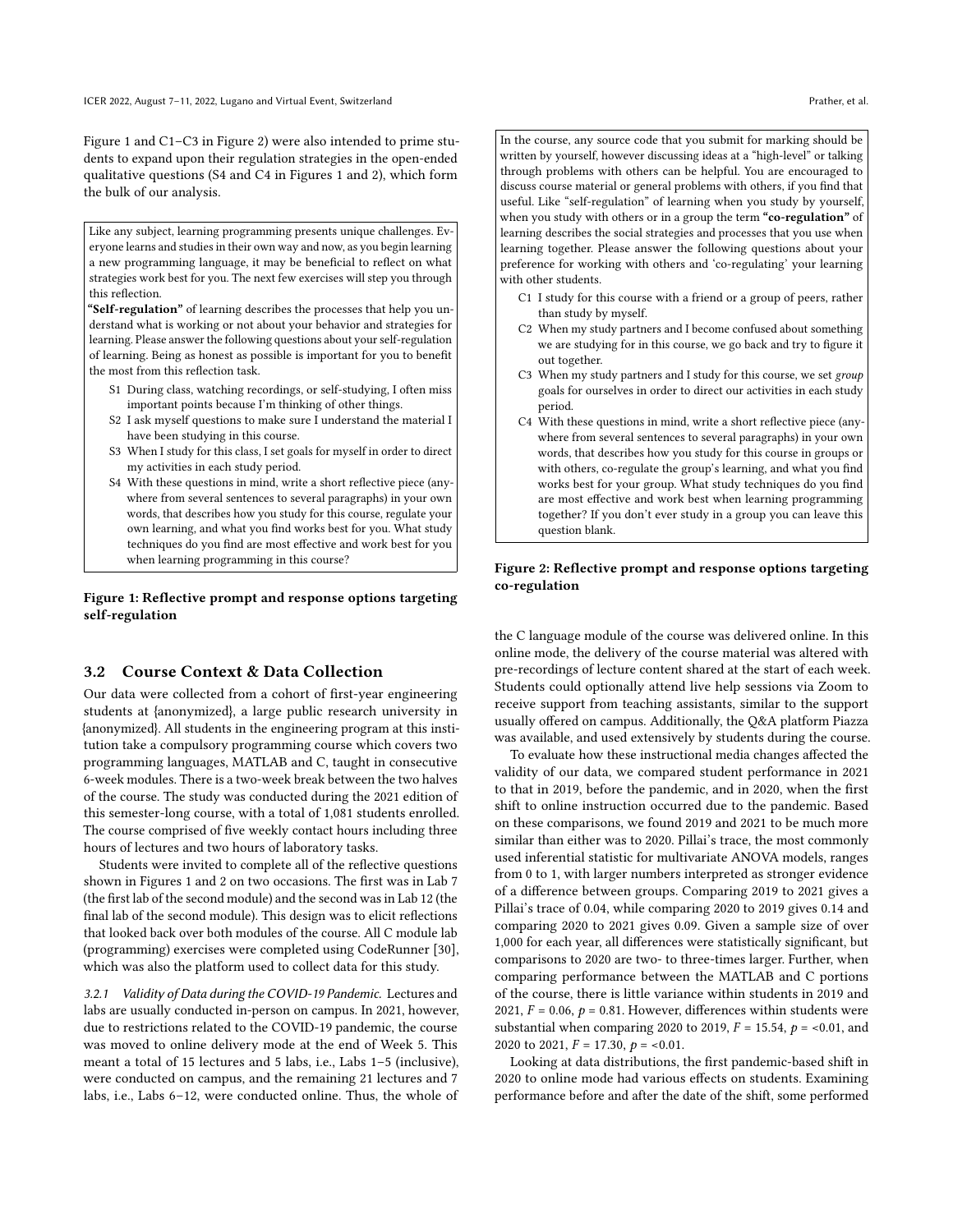worse, some the same, and some better. This type of unpredictability did not appear in 2021 data, but one large difference between 2019 and 2021 can account for most of the differences found. In 2021, students had an extra week to work on the MATLAB project due to the timing of the shift to online. Likely as a result, marks on the MATLAB project were 15% higher in 2021 than in 2019. Otherwise, performance in 2019 and 2021 is indistinguishable on an aggregate scale. As a result, we argue that the data analyzed in the current study are not significantly affected by pandemic-related effects.

## 3.3 Performance Data

Assessed components of the course included assignments from the MATLAB and C modules, which each had weekly labs, one programming project, and one test. In addition, there was a final exam at the end of the course. The first metacognition survey was given during the first week of the C module and, thus, primarily describes students' strategies during the MATLAB module. In this course, most of the MATLAB module was face-to-face. The second metacognition survey was given near the end of the course and, thus, primarily describes students' strategies during the C module, which was online. Accordingly, we correlated data from the first survey with MATLAB performance plus the final exam, and we correlated data from the second survey with C performance plus the final exam. Weekly lab performance was ultimately excluded from analysis because these data had a high mean, high kurtosis, and high skewness, suggesting that there was a ceiling effect that would provide little distinction between students.

# 3.4 Thematic Analysis of Open Response **Questions**

A subset of the student responses to questions S4 and C4 (see Figures [1](#page-3-1) and [2\)](#page-3-2) at the two time points, Week 7 and Week 12, were analyzed using a thematic analysis approach [\[9\]](#page-11-30). Responses from the same randomly selected students were used for all four instances of the open questions. Three of the authors performed an open coding of the student responses. First, the Week 7 responses to S4 were coded, with new codes being added as they were encountered until the three coders agreed that they had reached saturation. We applied a similar interpretation to that of Given [\[22\]](#page-11-31), with saturation being the point at which 'additional data do not lead to any new emergent themes'. The resulting set of codes was used as a starting point when coding the later Week 12 responses to S4 in order to enable the comparison of codes at these two time points. The same process was repeated for the Week 7 and Week 12 responses to C4.

The emergent codes were then merged by a process of discussion and consensus to develop a set of themes related to self-regulation (S4) and co-regulation (C4). These themes were then mapped to those reported in the literature.

# <span id="page-4-1"></span>3.5 Extracting Metacognitive Language Use from Open Response Questions

We also analyzed the open response questions via a natural language processing method designed to extract expressions of metacognition in student-written text [\[25\]](#page-11-32). This method recognizes statements of knowing, not knowing, and related statements of certainty regarding knowledge. In particular, the method recognizes

statements made in first person singular or plural, which thus describe one's own cognition (i.e., a metacognitive statement) either alone (e.g., "L..", "my...") or in a group (e.g., "we...", "our..."). Such statements are primarily denoted by a word indicating metacognition (e.g., "understand", "considered"), though the method also considers some statements that do not follow the most common pronoun...metacognitive indicator form, such as "it made me realize". The method has been validated with secondary and postsecondary school students [\[8,](#page-11-33) [25\]](#page-11-32), including in computer programming contexts [\[11\]](#page-11-15). Thus, we expect it is appropriate for the data in this study. We utilized this method as a way of validating the frequency of themes identified by our qualitative analysis.

## 4 RESULTS

# 4.1 Quantitative Analysis of Performance and Surveys

To explore the relationship between performance and students' responses on Likert-type questions for self- and co-regulation, we utilized correlation as an inferential statistic. We did not attempt to affect self- and co-regulation via an intervention, so correlation is the most appropriate statistical analysis to explore their relationship to performance. We use Pearson's correlation coefficient because both the survey and performance values are continuous, rather than discrete, variables. Out of 1,081 students, 963 provided complete responses. Examining the distribution of data, we found no evidence of bias in which students had complete data, either in terms of performance in the course or responses to Likert-type questions. That is, students who failed the course or reported low self-regulation were no more likely to have incomplete data than those that achieved the highest performance or reported high selfregulation.

There was a consistent, small, positive relationship between self-regulation (the sum of responses to S1–S3, with S1 reversescored) and performance (see Table [1\)](#page-4-0), as we would expect based on the literature [\[4\]](#page-11-16). In other words, students who reported engaging more in self-regulation had higher marks. For co-regulation (the sum of responses to C1–C3) we found no consistent relationship with performance (see Table [1\)](#page-4-0) or self-regulation ( $r = 0.07$ ,  $p =$ 0.08). The only significant correlations between co-regulation and performance was with the C project and the final exam, which had negative correlations. These results suggest that students who said they engaged in more co-regulation tended to do worse on the C project and final exam. These relationships are explored more in the qualitative analysis.

<span id="page-4-0"></span>Table 1: Correlations between Performance and Self- and Co-Regulation Likert Responses for MATLAB and C Modules.

| Module      | Likert                                 | Test                              | Project                             | Final Exam                           |
|-------------|----------------------------------------|-----------------------------------|-------------------------------------|--------------------------------------|
|             |                                        | $r$   $p$                         | $r$   $p$                           |                                      |
| MAT-<br>LAB | Self-reg $(S1-S3)$<br>$Co-reg (C1-C3)$ | $0.09$   <0.01<br>$-0.06$   0.08  | $0.09$   <0.01<br>$-0.05$   0.16    | $0.11 \mid 0.01$<br>$-0.06$   0.10   |
| C           | Self-reg $(S1-S3)$<br>$Co-reg (C1-C3)$ | $0.07$   <0.05<br>$-0.05$<br>0.20 | $0.13 \mid 0.01$<br>$-0.09$<br>0.03 | $0.14$   <0.01<br>$-0.13$ $ $ < 0.01 |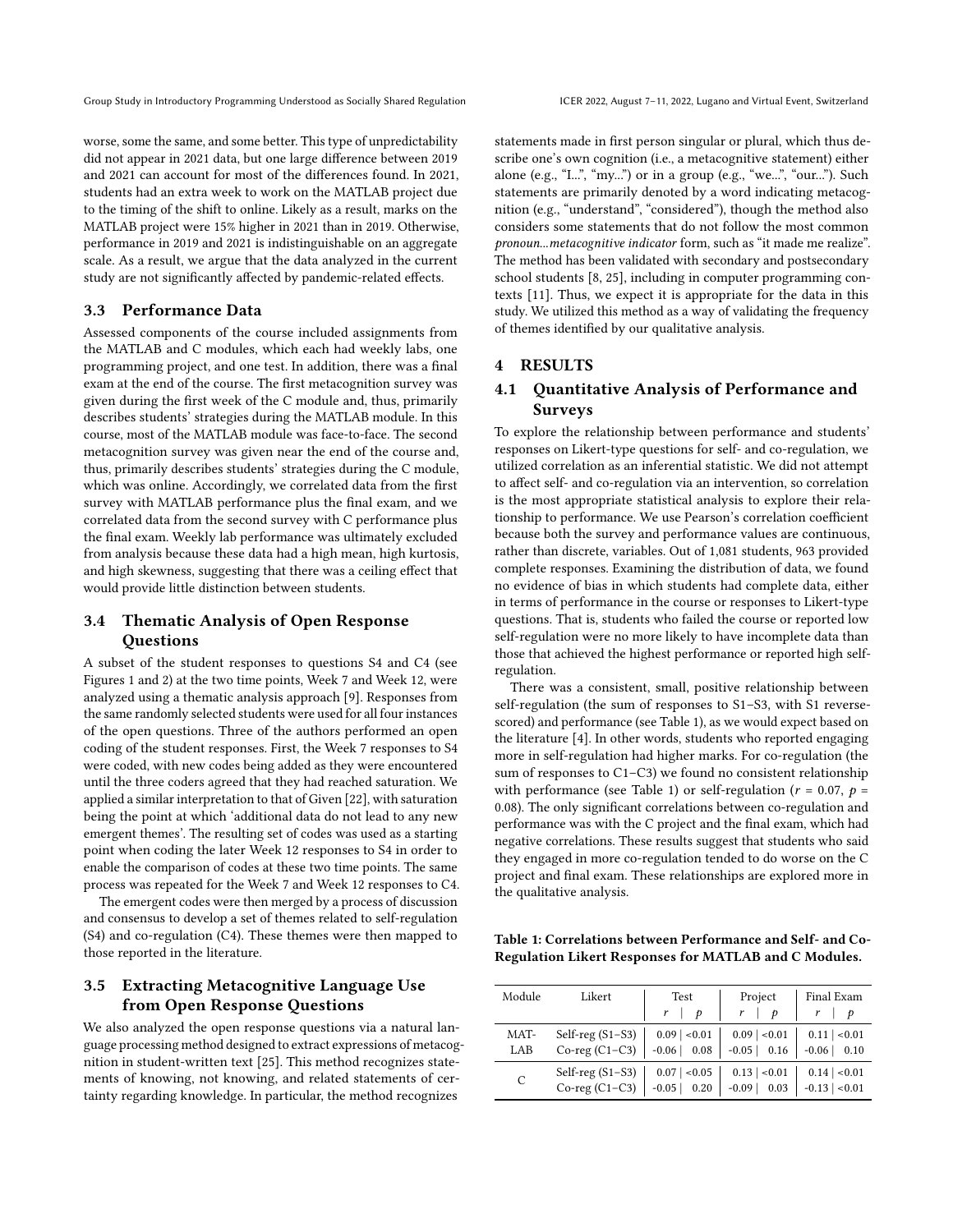The most likely explanation for the negative relationship between co-regulation and performance in the latter half of the class is the difficulty of working in groups during the online portion of the course. Although we did not observe a large drop-off in group work before and after the shift to online learning, 242 students on the first survey and 283 students on the second survey reported that they 'don't study in groups', which was an option in addition to the Likert-type scale for C1–C3. The reasons that students describe for working in groups from the qualitative analysis is informative. We found that students who performed well did not rely on peer help while students who struggled would continue to reach out to their peers for help during the online portion of the course. Thus, co-regulation behaviors during the online portion of the course became somewhat of a proxy for students having difficulty with the coursework.

#### 4.2 Qualitative Thematic Analysis

We coded responses from 92 students (approximately 9% of those enrolled). Across prompts S4 and C4 at both time points, responses from these students totaled 18,576 words. Table [2](#page-5-0) provides a descriptive summary of the word length of responses to each prompt and the total number of distinct codes that emerged during thematic analysis and were used for coding the responses to each prompt.

<span id="page-5-0"></span>Table 2: Word length (mean and SD) for responses to S4 and C4 at Week 7 and Week 12.

| Time    | Prompt               | Mean | SD   | Codes |
|---------|----------------------|------|------|-------|
| Week 7  | Self-regulation (S4) | 72.4 | 70.1 | 46    |
|         | Co-regulation (C4)   | 47.1 | 50.0 | 44    |
| Week 12 | Self-regulation (S4) | 50.4 | 35.5 | 58    |
|         | Co-regulation (C4)   | 36.3 | 36.1 | 43    |

In general, students provided longer responses to the Week 7 prompts than to the Week 12 prompts, and also tended to provide longer responses for the self-regulation prompt compared with the co-regulation prompt. Both of these observations match our expectations. Students tend to be busier with coursework around the final week of the course, and thus have less time for activities they perceive as not providing direct benefit in terms of learning programming. In addition, it is natural to expect that all students have developed strategies for learning on their own, but not all students prefer to work in groups.

The number of codes that were used to characterise the coregulation responses was consistent between Weeks 7 and 12. In contrast, a greater variety of codes were used to describe the responses to the self-regulation prompt in Week 12 compared to Week 7 (see totals in Table [3\)](#page-6-0). A total of 58 distinct codes were used for the Week 12 responses, despite these responses in general being shorter, compared to 46 codes used for the Week 7 responses. Potential explanations for this change are a modification of learning strategies, or reflection on the value of different strategies, caused by a shift to online teaching as a result of the pandemic. This shift occurred in the penultimate week of the first course module, meaning that when students responded to the first reflective prompt in

Week 7, most of their learning had been in-person and on campus. When students responded to the second reflective prompt in Week 12, their learning experience had been entirely online since their initial reflection. Some codes explicitly related to the shift online (i.e. lockdown), such as: 'lockdown affected my schedule/progress' and 'watch videos online due to lockdown' and these were classified under the 'online learning - lockdown' theme which emerged only in the Week 12 reflection. We observed some comments, also under the same theme, that indicated students' strategies were greatly impacted by the lockdown. The following student quote epitomizes this sentiment:

I found having a proper schedule really effective. I had a very good schedule - watched all lectures, handed in labs early before lockdown occurred. Once lockdown occurred my schedule sort of collapsed and hasn't been able to get back on track.

Other codes were less explicit about the lockdown, but referred to resources that were only available during the second course module which included 'drop-in online help sessions' that were provided as a result of the shift online.

A total of 76 distinct codes were used across the responses to the self-regulation prompt in both Week 7 and Week 12, and a total of 50 codes were used across responses to the co-regulation prompt. These codes were refined to a set of broader themes that captured the various strategies students reported using when learning in the course. Table [3](#page-6-0) lists the most commonly occurring themes. Some responses were quite long, and assigned more than one code that ended up mapping to the same theme. An example of this is for the theme 'coding practice', where the initial set of emergent top-level codes included 'working on lab exercises', 'working on practice problems' and 'playing/experimenting with code'. Some students gave responses that were tagged with more than one of these codes. In Table [3,](#page-6-0) we report the themes for both the self-regulation and co-regulation prompts, and the number of students who provided a response that was coded with respect to each theme. The table is sorted by the frequency of each theme for the Lab 7 responses.

Since we randomly sampled 92 students out of 962, we utilized the NLP tool described in Section [3.5](#page-4-1) to determine if this sample of students was providing responses that were consistent, at least with respect to expressions of metacognition, with those provided by the entire cohort. To test this, we conducted a series of twosample t-tests assuming unequal variance between the participants we randomly sampled for our qualitative analysis and those not sampled. The dependent variable in this case was the number of recognized statements that describe one's own cognition. Table [4](#page-6-1) provides the results of these tests. In each case, since  $p > 0.05$ , we fail to reject the null hypothesis that the difference in group means is zero. We interpret this finding as support that the 92 participants randomly sampled are a representative subset and our qualitative findings can be generalized across the student cohort.

4.2.1 Self-regulation Themes. Responses to the prompt about selfregulation were dominated by statements that described the benefits of practicing writing code and the concrete resources that students found helpful. The course includes weekly lab sessions, and these were frequently mentioned as being valuable for providing opportunities to practice writing code (theme 'coding practice'):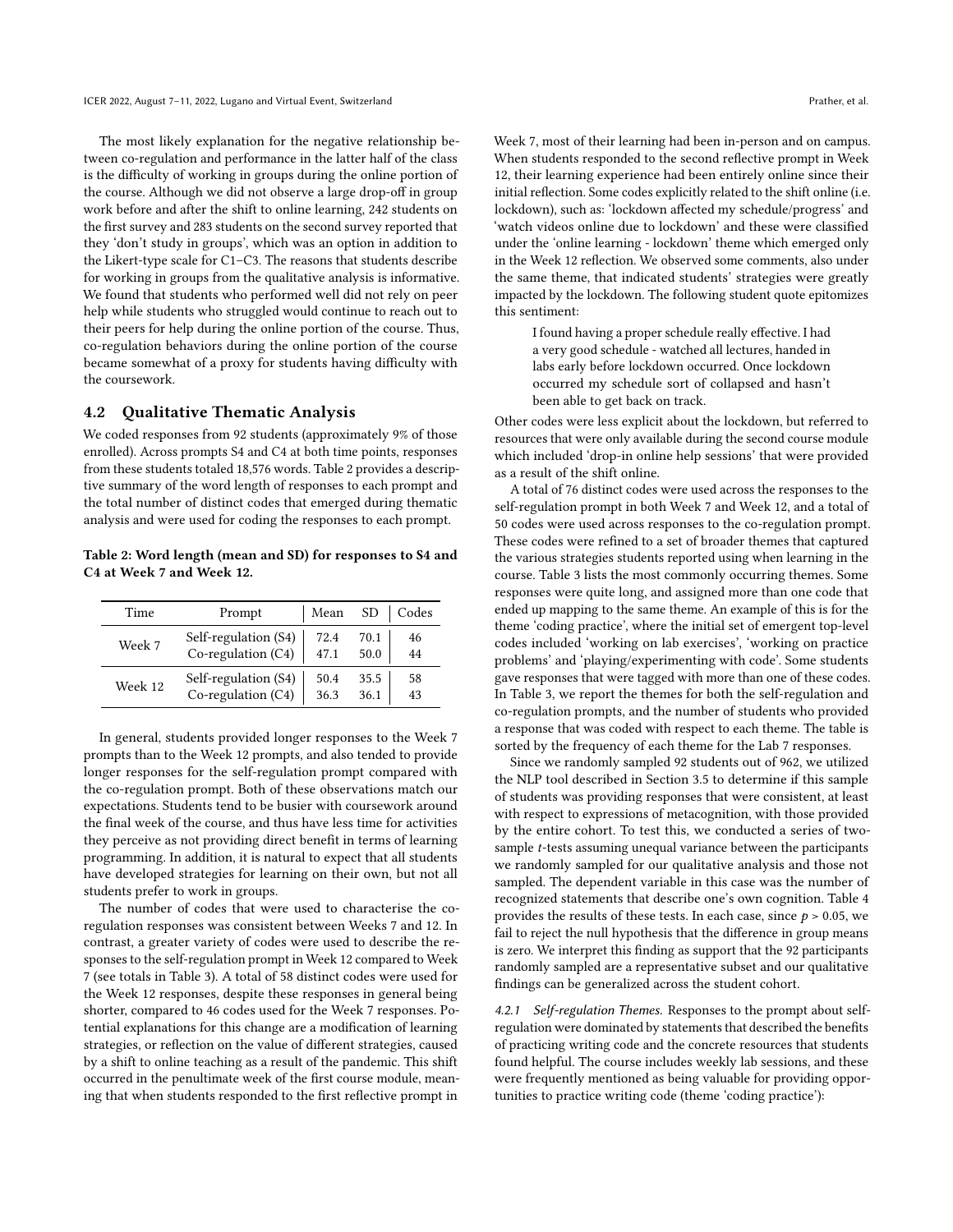| Frequency                                                        |          |                |                                | Frequency      |     |  |
|------------------------------------------------------------------|----------|----------------|--------------------------------|----------------|-----|--|
| Lab $7$ Lab $12$<br>Self-regulation theme<br>Co-regulation theme |          |                | Lab $7$ Lab $12$               |                |     |  |
| Coding practice                                                  | 54       | 65             | Help seeking - social          | 35             | 35  |  |
| Resources helpful                                                | 45       | 52             | Group learning                 | 22             | 31  |  |
| Self-explanation                                                 | 17       | 10             | Learn through teaching         |                | 10  |  |
| Goal-setting and planning                                        | 10       | 15             | Resources helpful              |                | 3   |  |
| Help seeking - information                                       | 9        |                | socially shared regulation     | 6              |     |  |
| Time management                                                  | 6        | 11             | Group averse                   | 5              | 6   |  |
| Help seeking - social                                            | 5        | 6              | Group planning                 | 3              | 6   |  |
| Environmental restructuring                                      | 4        |                | Help seeking - time management | 3              | 4   |  |
| Self-evaluation                                                  | 2        | 10             | Help seeking - information     | 3              |     |  |
| Motivation                                                       | 2        | 4              | Motivation                     | $\overline{2}$ | 2   |  |
| Resources unhelpful                                              |          | $\overline{4}$ | Self-explanation               | 2              |     |  |
| Rule of thumb                                                    |          | $\Omega$       | Online learning - lockdown     |                | 6   |  |
| Online learning - lockdown                                       | $\Omega$ | 5              | Coding practice                |                |     |  |
| Visualization                                                    | 0        | 2              | Environment                    |                | 0   |  |
| Total                                                            | 156      | 192            | Total                          | 98             | 108 |  |

<span id="page-6-0"></span>Table 3: Most commonly occurring themes in the responses to the self-regulation and co-regulation prompts for Labs 7 and 12. Frequency counts are the number of students who gave a response that was coded with the corresponding theme.

<span id="page-6-1"></span>Table 4: Results of statistical tests comparing metacognitive count from the NLP tool between participants randomly sampled (n=92) and those not sampled (n=870).

| Question $  p$                  | $\vert t \vert$ | dt |
|---------------------------------|-----------------|----|
| Lab 7 S4   0.077   1.79   80    |                 |    |
| Lab 7 C4   0.071   1.82   78    |                 |    |
| Lab 12 S4   0.817   0.23   87   |                 |    |
| Lab 12 C4   $0.309$   1.02   86 |                 |    |

- "My main method for studying for this course is to just practice a lot for the coding."
- "I think the way I will study best is by practicing writing code as much as possible, so basically doing as many practice questions as I can."
- "The way I study for this course is by practising, doing labs. Practising programming works the best for me, as I'm thinking of the problem, how to solve it, then implementing it."

Interaction with standard course resources, such as watching lectures (with more explicit mention of recorded or online lectures in the Week 12 responses), reading the coursebook, and studying past tests and exams all appeared frequently in student responses. In the majority of cases, these were viewed favourably by students, with 150 codes relating to the course resources being helpful for learning (theme 'resources helpful'):

- "I will mainly rely on reading and understanding the course book to learn how to complete lab tasks/assignments."
- "I find the best way of learning is to listen to the lectures without taking notes. That way I can fully listen to the new content being taught and make sure I have a solid grasp of the concepts."

• "In regards to exam study, I find it beneficial to look through the past tests in my scheduled time."

In a small number of cases, students noted that some resources were not helpful to them. These included statements that lectures were confusing, or that watching recorded lectures is time consuming. This was one of the least common themes emerging from the data. However, given that prompt S4 explicitly asked students to comment on the strategies that they find work best for them, this is perhaps unsurprising (theme 'resources unhelpful'):

• "I found many of the lectures too confusing to follow so most of my learning was conducted myself when going through the labs."

Various strategies were reported for setting goals, planning and managing time. These included a range of strategies from quite systematic approaches for spreading work over time to more general comments around setting daily goals (themes 'goal-setting and planning' and 'time management'):

- "Something that works for me is to know what I'm going to do when I wake up tomorrow, in my head I will think about what I need to do and what I want to get done before a certain time.e.g if I have 4 lectures to watch that day, ill try watch the first one before 10, the second before 12 etc."
- "I regulate my learning by making a list of goals to complete each day."
- "I regulate my learning by planning the amount of work/tasks I want to complete within the specified time. I record how much time it takes me and reflect to prepare and adjust for the next task."

Almost all strategies relating to goal-setting and planning or time management appeared to be productive ones. However, one student acknowledged that being particularly stubborn is not a healthy strategy as it can negatively impact their time management (theme 'time management'):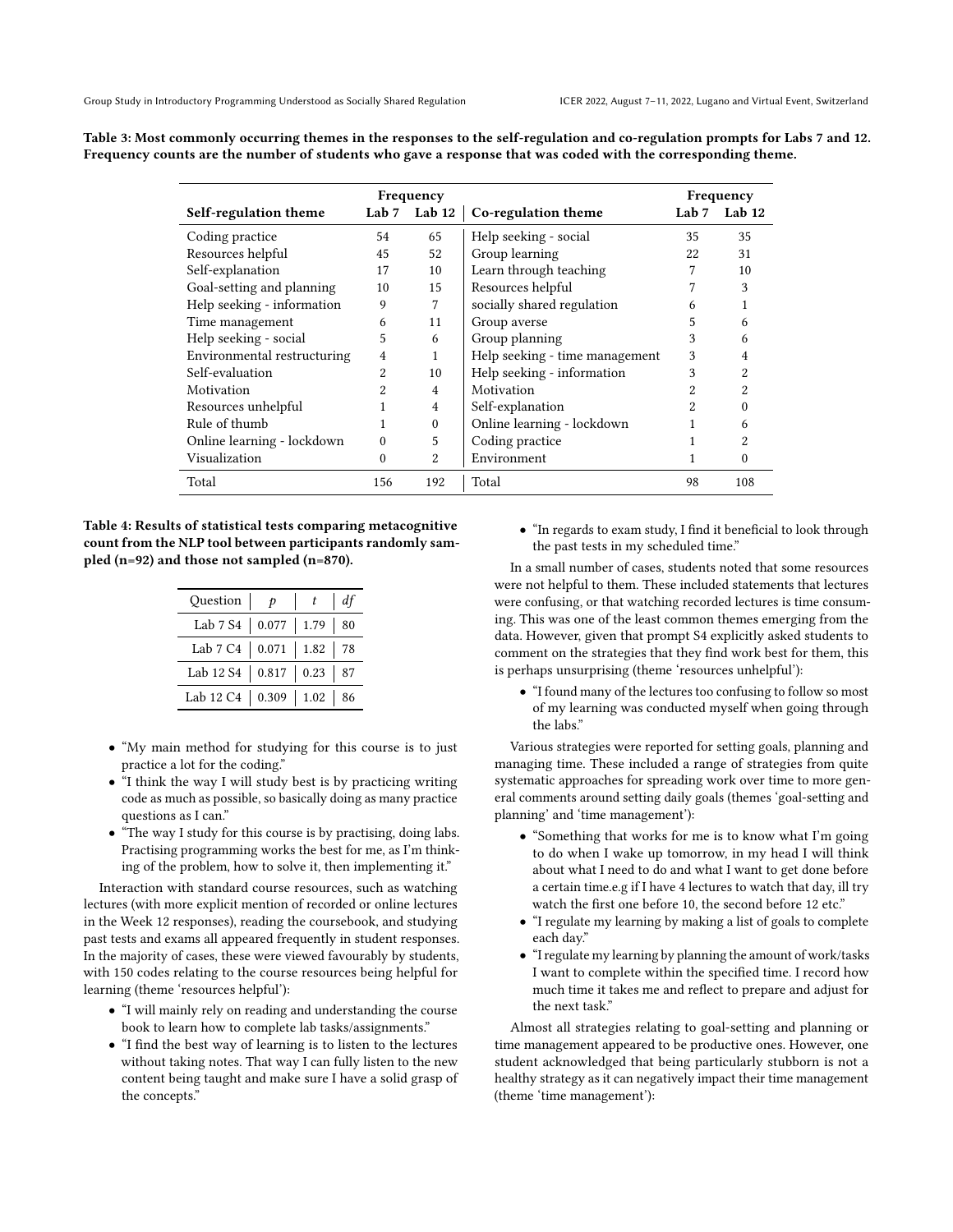• "Although it might not be the healthiest strategy, when I have coursework to do I typically sit down at my desk and don't leave until I've completed the task, like I did with this lab. Sometimes I don't even notice the time going past, as I get absorbed in whatever the task is, but other times I spend hours stuck on one thing and am too stubborn to move on."

4.2.2 Co-regulation Themes. In response to the co-regulation prompts, 57 students gave responses that either explicitly or implicitly stated that they tended to work alone (we report the frequency of such responses here, however we did not classify these under a coregulation strategy). Some of these responses also expanded on strategies for when they did work with others, in which case they were coded. This tendency to work alone may have been impacted by the difficulties that the shift to online learning presented in terms of not being co-located with other students on campus. Indeed, only eight such statements were observed in the Week 7 responses, with the remaining 49 being from the Week 12 responses.

The most common theme emerging from the co-regulation prompts was around social help seeking, and this appeared much more frequently than in response to the self-regulation prompts (theme 'help seeking - social'):

- "When we try hard but still can not figure out how to solve the problem, we tend to ask each other. There are always someone knows how to solve it."
- "When I am stuck, and don't know what to do even after reviewing what we've learnt, I would ask my friends, who are all quite capable. Instead of just giving me their work (which is completely and utterly unacceptable plagiarism), they guide me through the question, and tell me what I did wrong."

Group learning emerged as another popular theme. Individual codes corresponding to this theme were assigned to statements relating to groups discussing approaches and concepts together, and sharing learning strategies with each other (theme 'group learning'):

- "I find it effective to work in a group when studying as we can bounce ideas off each other and help each other understand concepts."
- "I like to interact with a group of people where we can all share how we solved the prep task or how we understood something so we understand better."

Several new themes that related to working with others emerged from the co-regulation responses. For example, we observed a small number of responses that described the groups taking metacognitive control of certain tasks, monitoring progress and regulating the behavior of group members (theme 'socially shared regulation'):

- "The group members will supervise each member's learning progress to ensure that everyone is not left behind and that no individual will slow down the group's learning progress."
- "The majority of the 'group' study is more us keeping each other on track, reminding each other to study sometimes being on call, not helping each other or discussing what we are studying but just then we can keep each other accountable and make sure we both study productively."

Another new theme that emerged in the co-regulation responses was that of learning through teaching (theme 'learning through teaching'):

- "I find that one of the best ways to cement the things I have learned is to teach it to others."
- "This meant I was able to help my other friends helping to reinforce my knowledge while letting me notice any cracks I have in my knowledge. In this way its a win - win solution."

For those students who tended to work alone, when reasons were given they were commonly to avoid distractions or to have the ability to work at their own pace (theme 'group averse'):

- "I've never had the luxury to study in groups or a group. I always end up doing things on my own at my own pace where I am most comfortable."
- "I'm a person that can get distracted with others, so I prefer to study individually by myself."

As expected, there were many blank fields in the co-regulation open response. However, some students provided interesting input, such as one who simply wrote "I don't really study in groups. Don't have friends lol" for Lab 7. In Lab 12, the same student wrote "Still don't have friends." Another student wrote that they prefer to ask the internet for help and added: "I feel embarrassed asking my friends why my code is not working."

## 5 DISCUSSION

In this section, we first present the overlap of our findings on selfregulation with those in the literature mentioned in Section [2.2.](#page-1-0) Our first contribution is to validate the findings of previous work by showing similar emergent themes with regard to self-regulation in programming. We then discuss our novel findings on co-regulation in programming and demonstrate that our findings correspond to the SSRL model by Hadwin et al. [\[24\]](#page-11-8).

#### 5.1 Self-regulation Themes

The emergent themes based on our qualitative analysis of the open questions exploring student self-regulation were found to have some alignment with those reported in the literature as shown in Table [5.](#page-8-0) Four of our six most-frequent self-regulation themes overlap with the CS-specific themes found by Falkner et al. [\[17\]](#page-11-18). Five of the six programming self-regulation behaviors recorded by Loksa et al. [\[34\]](#page-11-34) aligned with our themes. In addition, many of the more general self-regulation behaviors originally detailed by Zimmerman also appeared in our dataset. We believe this validates our findings and explore them in more depth below.

Our most frequent self-regulated learning code was 'coding practice' (Lab 7, 58%; Lab 12, 70%). Only Falkner et al. [\[17\]](#page-11-18) in their CS-specific self-regulated learning strategies list noted the same theme but with a much lower frequency (2%). It is clear that many of our students are convinced that the best way to learn how to code is simply to practice coding, taking a bottom-up approach, rather than a top-down approach. As the course moved to fully online learning, 12% more students noted coding practice as an important learning strategy. The discrepancy between the frequency of this theme in our study compared to Falkner et al. could be explained by the fact that we collected data from an introductory programming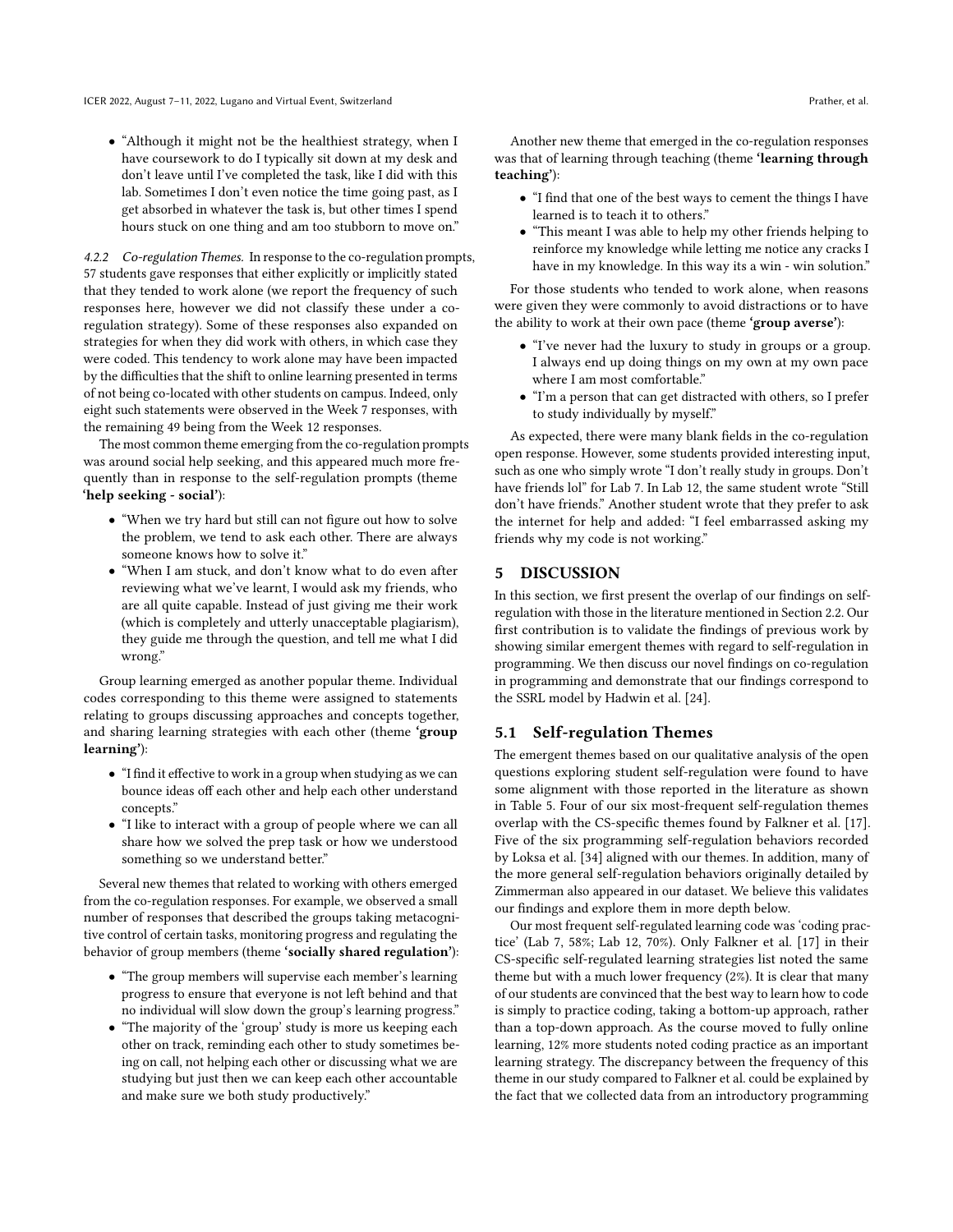<span id="page-8-0"></span>

| Table 5: Self-regulation themes identified in our study (left hand column) and comparisons with Loksa [32], Zimmerman [61], |  |
|-----------------------------------------------------------------------------------------------------------------------------|--|
| General & CS-Specific Self-regulation strategies [17]. ">" indicates hierarchy as presented in their works.                 |  |

| <b>Self-Reg Themes</b>           | Loksa                    | Zimmerman                        | <b>General SRL strategy</b>                       | CS-specific SRL strat.                                                   |
|----------------------------------|--------------------------|----------------------------------|---------------------------------------------------|--------------------------------------------------------------------------|
| Coding practice                  |                          |                                  |                                                   | Build knowledge > Practice<br>writing code                               |
| Resources helpful                |                          |                                  |                                                   | Build knowledge > Access re-<br>sources                                  |
| Self-explanation                 | Self-explanation         |                                  |                                                   |                                                                          |
| Goal-setting and planning        | Planning                 | Goal-setting and planning        |                                                   | Development process > De-<br>velop design before coding                  |
| Help seeking - information       |                          | Seeking information              |                                                   |                                                                          |
| Time management                  | Process monitoring       | Organising and transform-<br>ing |                                                   | Time management > Priori-<br>tisation                                    |
| Help seeking - social            | Comprehension monitoring | Seeking social assistance        | Build knowledge > Talk to<br>friends or lecturers |                                                                          |
| Environmental restructur-<br>ing |                          |                                  | Personal management > Re-<br>duce distractions    |                                                                          |
| Self-evaluation                  | Reflection on cognition  | Self-Evaluation                  |                                                   |                                                                          |
| Motivation                       |                          | Environmental restructur-<br>ing |                                                   |                                                                          |
| Resources unhelpful              |                          |                                  |                                                   |                                                                          |
| Rule of thumb                    |                          |                                  |                                                   |                                                                          |
| Online learning - lockdown       | $\sim$                   |                                  |                                                   |                                                                          |
| Visualization                    |                          |                                  |                                                   | Development process > Use<br>diagrams to describe or ex-<br>plain design |

course while they collected data from a higher level software design course with advanced students. Such a high frequency of this code is quite understandable in an early programming course.

In our sample, 'resources helpful' is in 45% of responses in Lab 7 and 56% of responses in Lab 12. This most closely maps to Falkner's CS-specific strategy of building knowledge by accessing resources and Zimmerman's 'Seeking information' category since the students rate the resources as helpful, given the goal of finding information to accomplish homework or exam tasks. One possible explanation for the increase in this self-regulation behavior from Lab 7 to Lab 12 is as an adaptation to online learning. By the time students worked on Lab 12, they had spent many weeks in lockdown and had to rely more heavily on materials posted by the professor.

Another common theme was 'goal-setting and planning', which was one of only two of our themes that aligned with Loksa [\[34\]](#page-11-34), Zimmerman [\[59\]](#page-12-19), and Falkner's CS-specific strategies [\[17\]](#page-11-18). Although not entirely synonymous as there is room for nuance between them, Loksa's 'planning' theme included statements related to intended work goals so is considered to be synonymous with Zimmerman's 'goal setting and planning' theme. Falkner et al. [\[17\]](#page-11-18) reported a frequency of 29% for this theme while we observed around 10% of the self-regulation responses including aspects of planning and

goal setting. One explanation for this difference could be that upper division students have a better grasp on planning and goal setting due to having more experience programming in larger projects. Another explanation is that working on larger projects, as they did in Falkner's study, forced students to consider goal setting and planning to a greater extent.

Loksa's 'comprehension monitoring' is defined as "statements identifying known or unknown concepts and solutions". Our 'help seeking - social' theme was closely linked to whether a student understood a concept with most respondents noting that they only asked for help when they didn't comprehend a concept. The same strategy was noted by Falkner et al. [\[17\]](#page-11-18) in their 'General SRL strategies' and by Zimmerman [\[59\]](#page-12-19). As in our analysis, this helpseeking theme was one of the less frequent strategies observed. In this study, students mentioned that working in a group reviewing concepts and seeing others code also helped them to identify gaps in their knowledge. This suggests that students surveyed at some level were monitoring their comprehension through both self-regulation and socially shared regulation.

Finally, there were many codes that did not bubble up to higher level themes simply due to a very low frequency. For instance, Falkner et al. [\[17\]](#page-11-18) highlighted 'design' as a rarely adopted selfregulation strategy. Our results concur with their findings with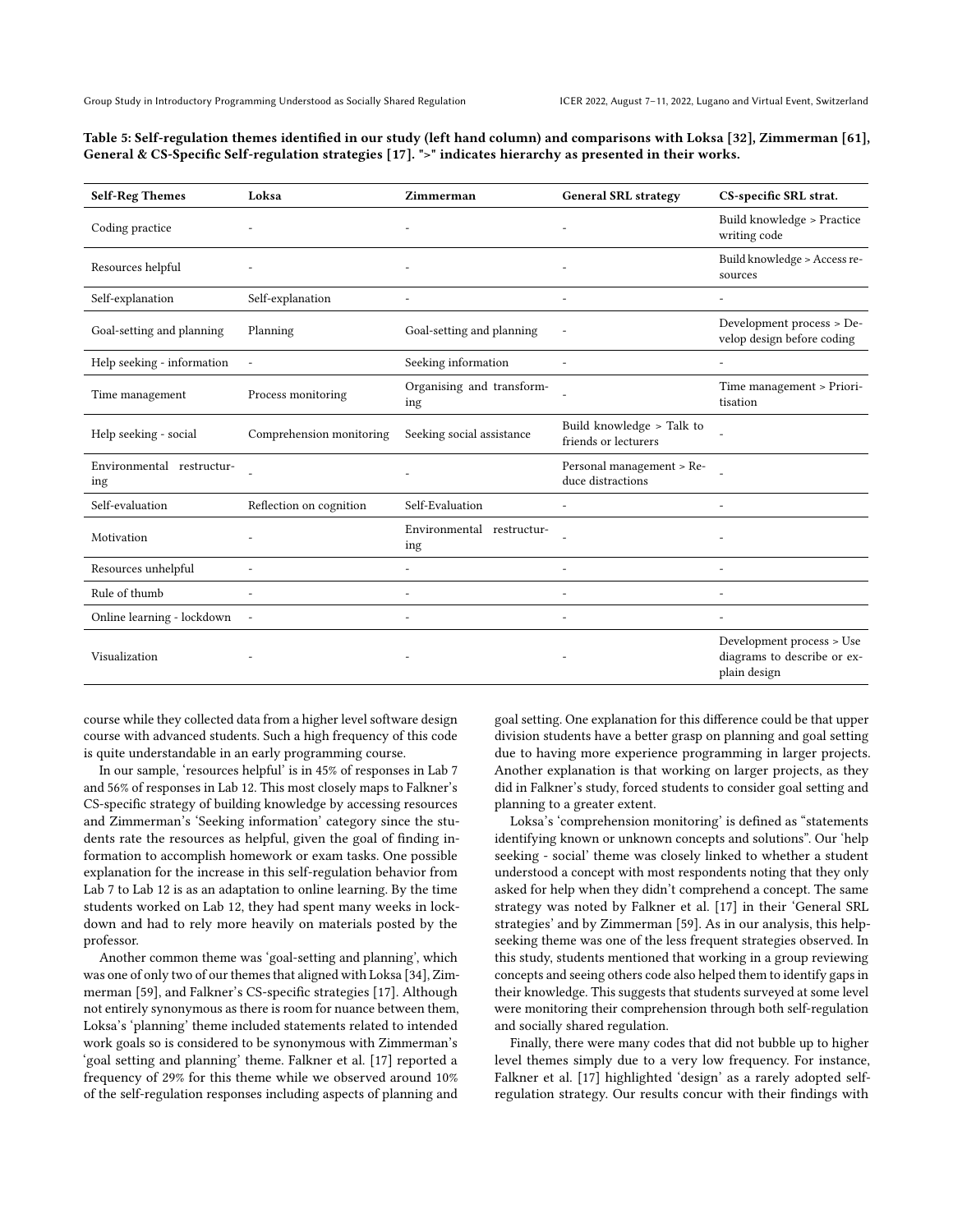zero students mentioning using this approach to supporting their individual programming practice in Lab 7 and only two mentioning it in Lab 12.

#### 5.2 Co-regulation Themes

Unlike self-regulation, there is very little literature in computing education with which to compare our analysis of co-regulation themes (see Table [3\)](#page-6-0). Instead, we will briefly discuss some of the most common trends in these themes.

In the co-regulation responses, themes such as 'resources helpful' and 'help seeking - information' were related to learning strategies within student study groups or between students. It is interesting to note the shift from reliance on coding practice and resources to more social strategies like help seeking and group learning. It was only in the self-regulation responses that we saw students commenting on resources not being helpful (less than 5% across Labs 7 and 12). Notably, the same reliance on learning resources ('resources helpful' around 50%) seen in self-regulated learning is not observed when students reflect on their strategies for learning within a group (around 10%). The same trend in frequency can be observed for 'help seeking - information' suggesting that students place less importance on resources when they work in groups.

The benefits of 'group learning', our second most frequent coregulation theme, were noted by 30% of the students. These benefits included knowledge acquisition through comparing programming concepts and discussing code, which might utilize different algorithmic approaches from their own. The value of programming students being exposed to variations of code as a pedagogical tool is well established [\[36,](#page-11-35) [51\]](#page-12-20). Other respondents mention group study helps to identify and fill gaps in knowledge. Some responses also noted co-regulation strategies such as setting each other tasks, the group keeping them motivated, and making progress because of a sense of obligation to contribute to the group.

The theme of mastery and 'learning through teaching' was the third most frequent theme that emerged from our co-regulation data. The benefit of learning through teaching has been discussed in a significant body research [\[50\]](#page-12-21). Students who spend time teaching exhibit a better understanding and knowledge retention of the subject matter than students who do not teach others [\[10\]](#page-11-36). Notably, this theme did not appear in the self-regulation responses. The closest self-regulation theme is that of 'self-explanation' where students reinterpreted the course materials, for example, by making their own notes or adding comments to example code.

The students in our study appear to place more importance on goal setting, planning and time management when reflecting on their self-regulation (average 10%) than when working in groups (average 5%). However, it is interesting that most co-regulation responses that mentioned this theme noted the positive influence that working in a group has on their planning and time management.

An average of 5% of respondents to the co-regulation prompt were explicitly group averse, highlighting the perceived downsides to working in a group such as difficulty focusing, working at a pace that suits the group not the individual, and pressure to perform. Finally, despite the fact that the quantitative analysis showed that students who engaged more in co-regulation performed more poorly on the C-project and final exam, over half of the student

reflective responses analyzed spoke to a perceived benefit in group learning and social help seeking.

#### 5.3 Connecting with Hadwin's SSRL model

Hadwin et al. [\[24\]](#page-11-8) describe group work as unfolding over four loosely connected phases that can be visited and revisited in the same session. Each session of group work builds on the last, cycling through the SSRL phases in new ways. Each phase, therefore, evolves over the course of the group's study interactions.

In Phase 1, groups work together to understand the task. Before work on the programming assignment can begin, members of the group each identify and interpret the task and then compare that understanding to that of their peers. Co-regulation themes we identified that fit this phase include 'help seeking - social' and 'help seeking - information'. The following quotes from students illustrate this behavior:

- "I work with my friends when I become stuck or if they become stuck and we help each other to understand the problem better and tackle it."
- "The main focus we try to do when studying in groups is to bring to light any misconceptions we have about the tasks we are meant to complete. It works best as it tests the understanding, if we ourselves are able to teach the subject to someone who is struggling."

During Phase 2, with a shared understanding of the task at hand, groups negotiate their plans to reach their shared goal(s) and the standard by which they will evaluate the finished result. We identified several co-regulation themes that fit into this phase, including 'group planning' and 'help seeking - time management'. The following quotes from students illustrate the behaviors in phase:

- "For the times I do study in groups, I try set goals and tell them to other people of what I will do each session and get people to plan out goals for each session."
- "When learning together, I think it is important to be collaborative and plan things together."
- "When studying with a group/peer for this course, we often set out a plan and goals for each study session and work our way through to those goals. Whether it be watching lectures or doing exercises, we work through any queries to meet the end goal."

Of course, not everyone followed this pattern, as one student wrote: "We don't really direct the session, everyone does what they have to do. If one has a question, he can always ask the others for a quick response and explanation."

In Phase 3, groups work together on the task, collaboratively utilizing multiple strategies to achieve the goal. These strategies are constructed by the group itself and can include cognitive, metacognitive, socio-emotional, and motivational strategies. Not each member of the group necessarily needs to utilize every strategy employed by the group. Rather, individuals with those strengths will utilize them for the good of the group and its ultimate success. Co-regulation themes that we identified that fit this phase include 'socially shared regulation' and 'motivation'. Representative quotes from students below illustrate these ideas: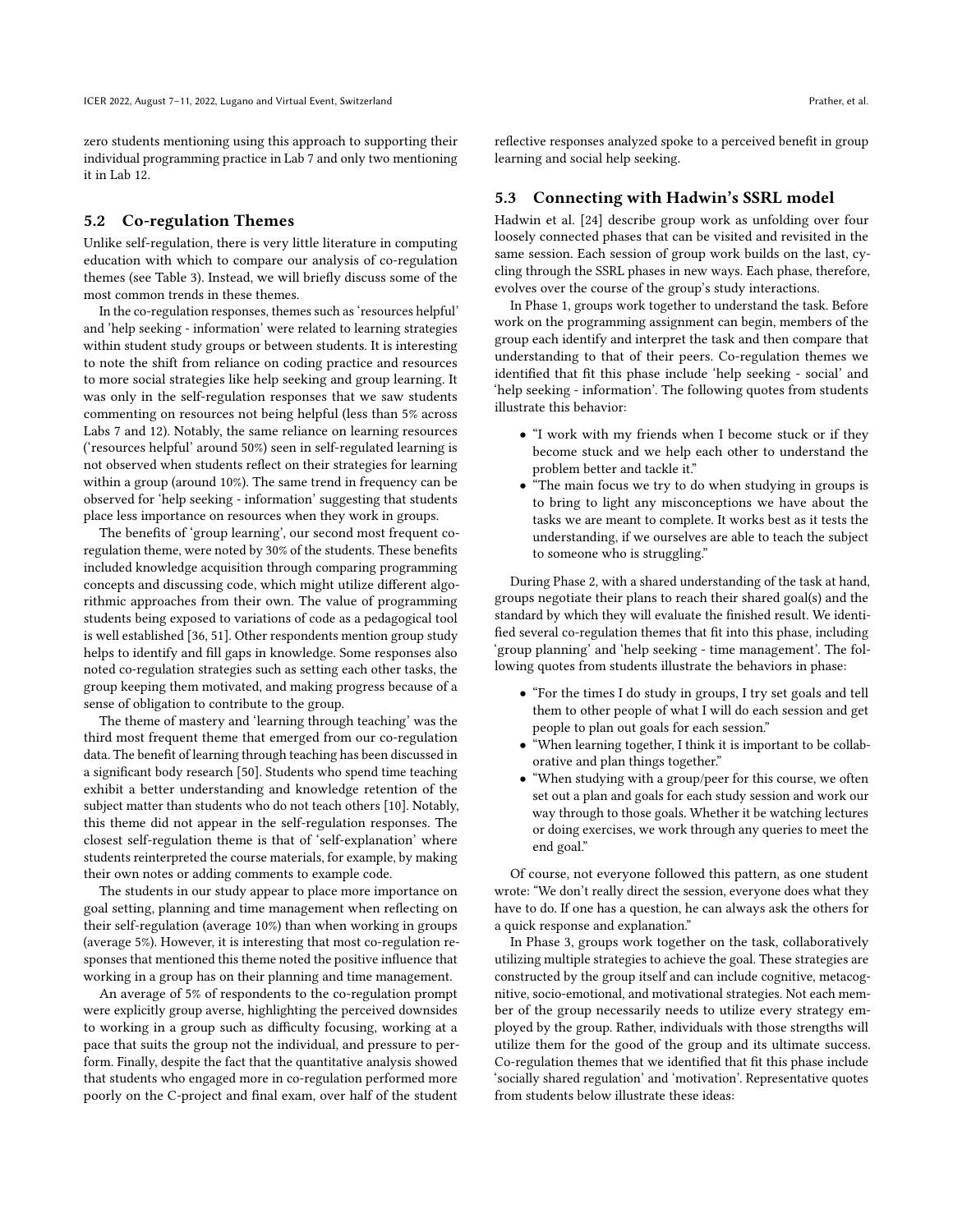Group Study in Introductory Programming Understood as Socially Shared Regulation ICER 2022, August 7-11, 2022, Lugano and Virtual Event, Switzerland

- "Sometimes I have been watching lectures with friends to motivate each other and if there are times where I don't fully understand an explanation or want to solidify my understanding, a short discussion may occur."
- "I ensure that we stay on task and do not deviate from the matter."
- "We try to encourage one another to keep on track and reach the finish line together."
- "As a group we do not rely on one person to support everyone, but we all share our knowledge of this course. This is really helpful as it improves my knowledge in concepts I already understand, while at the same time understand the explanations of the parts I am confused about."

Phase 4 is where groups make small- and large-scale adaptations to their plans, standards, and goals. This could range from a small optimization to the current learning sub-task to a largescale pivot to an entirely different plan or goal. The co-regulation theme that illustrates this phase is 'group learning' and 'socially shared regulation'. The following quotes from students illustrate this phase:

- "To find what works best for the group, everyone needs to feedback and give ideas on what they find useful for their own learning in hopes to incorporate it into the group learning."
- "We found it useful to step away from the computer and break down the problem on paper and work out what we were actually trying to solve, usually with pseudo code."
- "If we were stuck on a problem, we presented it to the group. It was interesting to see how others would approach the same question and I believe that that greatly improved my ability to adapt my thinking."

The third most frequent co-regulation theme that we identified, 'learn through teaching', appeared in every phase. This highlights the versatility of some of our themes, which could fit into multiple phases of co-regulation within groups.

## 5.4 Limitations

The primary limitation of this work is that students went from in-class to entirely online very close to when the C module began. This means that group study behaviors developed during the MAT-LAB portion of the course would need to be altered at the least and could have been completely disrupted at the worst. As discussed above, we explored how performance in the course compared to previous iterations. We found that the data for 2021 is much more similar to pre-pandemic versions of the course than it is to the 2020 version, but no such comparisons are available for the qualitative data describing self- and co-regulation. The NLP-generated counts of metacognitive expressions we used to compare our qualitative subsample to the whole sample may be one way of at least comparing metacognition between time periods. However, the NLP method does not measure phrases related to regulating others' cognition (e.g., third person phrases) that might be valuable additions for validating co-regulation across datasets in particular. Even given this limitation, we believe the NLP tool is the best validated approach to get a broad sense of student metacognition in written responses over a large dataset.

## 6 CONCLUSION

We presented a mixed-methods study examining student group study behavior through the lens of the Socially Shared Regulated Learning (SSRL) model by Hadwin et al. [\[24\]](#page-11-8). We now return to our research questions. In response to RQ1, How do students express their learning strategies both when working alone and when working in groups, and how do these align with existing models of selfregulation and co-regulation?, we found rich and robust descriptions of metacognition and group-oriented regulation in students who studied with peers. Furthermore, written responses by students regarding naturally occurring group studying habits in an introductory programming course aligned well with the SSRL model. We provided the first validation of the model in a programming context and the first elicitation of computing-specific co-regulation themes. We situate these contributions in the context of related work in programming education in Table [5.](#page-8-0) In response to RQ2, To what extent do written expressions of self-regulation, co-regulation, and socially shared regulation relate to student performance?, we found a slight positive correlation with increased self-regulation and performance and a slight negative correlation with increased co-regulation and performance. Despite this surprising finding, over half of the co-regulation responses that we analyzed mentioned perceived positive benefits.

This exploratory research is at the frontier of self-regulation and co-regulation in introductory programming and we have identified a number of relevant avenues for future work. First, the negative correlation we found between co-regulation and performance should be investigated. If confirmed, what implications does this have for the future of computing education, especially in the context of online learning environments? Group work is obviously an important skill to learn in computing, so can this negative correlation be mitigated or even reversed? Second, we have identified co-regulation themes that can now be leveraged by pedagogical interventions in introductory programming courses, such as group work designed to help students learn through teaching. Finally, these themes can be utilized to understand observations of group study behavior. How do groups move through Hadwin's phases? When they do, which themes appear and in what order? Do new themes appear when watching a group study together as opposed to asking students to reflect on their group study practices? There are many more questions and avenues of future work. We invite the community to use this work as a starting point to explore how group work mechanisms and behaviors impact novice programmer metacognition and ultimately student learning.

## ACKNOWLEDGMENTS

This work is funded in part by the National Science Foundation under grant #1941642.

## **REFERENCES**

- <span id="page-10-2"></span>[1] Eshwar Bachu and Margaret Bernard. 2012. A Computer Supported Collaborative Learning (CSCL) Model for Educational Multiplayer Games. In 11th International Conference on e-Learning, e-Business, Enterprise Information Systems, and e-Government. Las Vegas, NV.
- <span id="page-10-0"></span>[2] Albert Bandura. 1986. The Explanatory and Predictive Scope of Self-efficacy Theory. Journal of Social and Clinical Psychology 4, 3 (1986), 359–373.
- <span id="page-10-1"></span>[3] Brett A. Becker and Keith Quille. 2019. 50 Years of CS1 at SIGCSE: A Review of the Evolution of Introductory Programming Education Research. In Proceedings of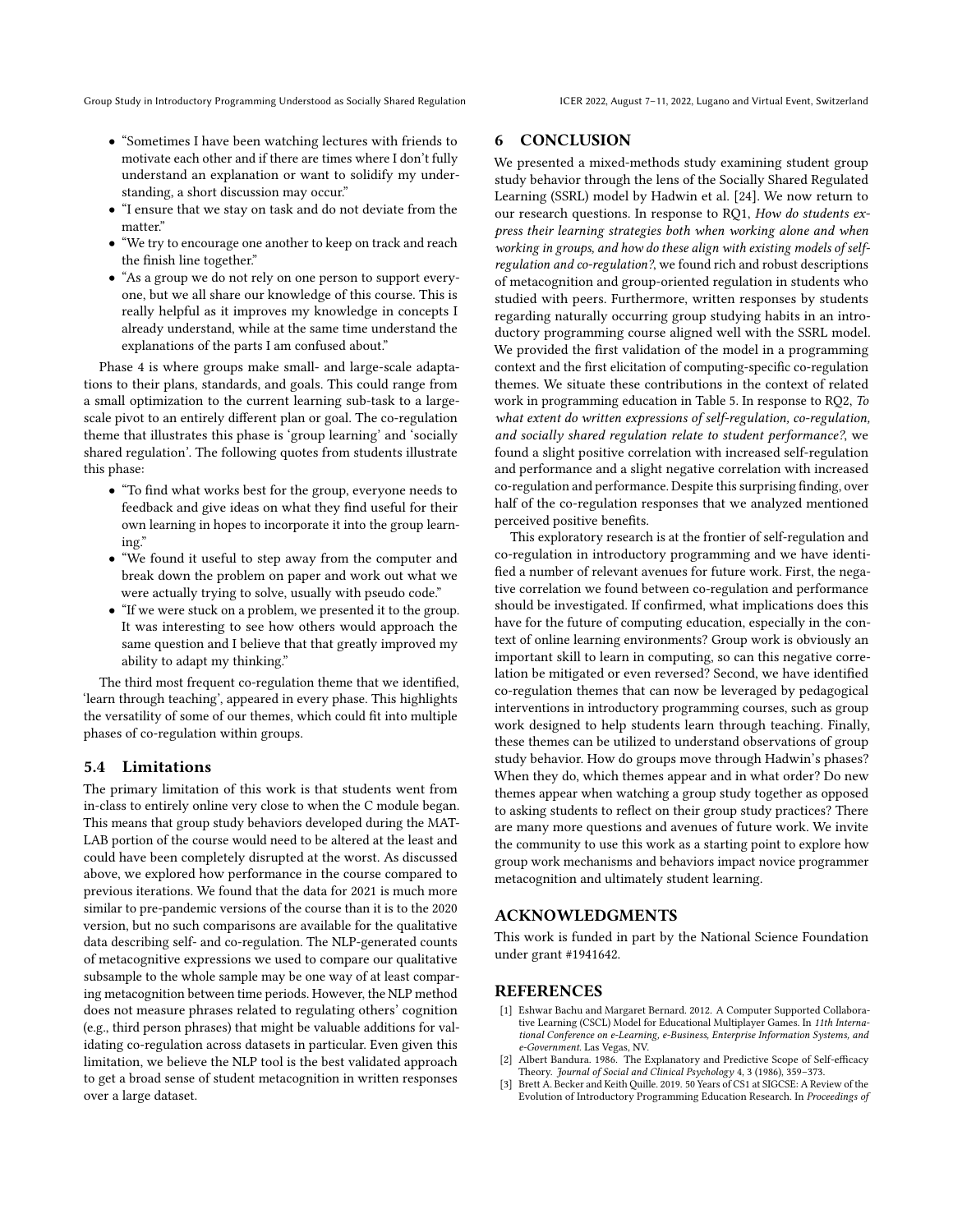the 50th ACM Technical Symposium on Computer Science Education (Minneapolis, MN, USA) (SIGCSE '19). ACM, New York, NY, USA, 338–344. [https://doi.org/10.](https://doi.org/10.1145/3287324.3287432) [1145/3287324.3287432](https://doi.org/10.1145/3287324.3287432)

- <span id="page-11-16"></span>[4] Susan Bergin, Ronan Reilly, and Desmond Traynor. 2005. Examining the Role of Self-Regulated Learning on Introductory Programming Performance. In Proceedings of the First International Workshop on Computing Education Research (Seattle, WA, USA) (ICER '05). ACM, New York, NY, USA, 81–86. [https:](https://doi.org/10.1145/1089786.1089794) [//doi.org/10.1145/1089786.1089794](https://doi.org/10.1145/1089786.1089794)
- <span id="page-11-26"></span>[5] Margaret Bernard and Eshwar Bachu. 2015. Enhancing the Metacognitive Skill of Novice Programmers through collaborative learning. In Metacognition: Fundaments, applications, and trends. Springer, Cham, CH, 277–298.
- <span id="page-11-10"></span>[6] Katerine Bielaczyc, Peter L. Pirolli, and Ann L. Brown. 1995. Training in Self-Explanation and Self-Regulation Strategies: Investigating the Effects of Knowledge Acquisition Activities on Problem Solving. Cognition and Instruction 13, 2 (1995), 221–252. [https://doi.org/10.1207/s1532690xci1302\\_3](https://doi.org/10.1207/s1532690xci1302_3)
- <span id="page-11-11"></span>[7] Monique Boekaerts and Lyn Corno. 2005. Self-Regulation in the Classroom: A Perspective on Assessment and Intervention. Applied Psychology 54, 2 (2005), 199–231.<https://doi.org/10.1111/j.1464-0597.2005.00205.x>
- <span id="page-11-33"></span>[8] Nigel Bosch, Yingbin Zhang, Luc Paquette, Ryan Baker, Jaclyn Ocumpaugh, and Gautam Biswas. 2021. Students' Verbalized Metacognition during Computerized Learning. In Proceedings of the 2021 CHI Conference on Human Factors in Computing Systems. Association for Computing Machinery, New York, NY, USA, 1–12.
- <span id="page-11-30"></span>[9] Virginia Braun and Victoria Clarke. 2006. Using thematic analysis in psychology. Qualitative Research in Psychology 3, 2 (2006), 77–101. [https://doi.org/10.1191/](https://doi.org/10.1191/1478088706qp063oa) [1478088706qp063oa](https://doi.org/10.1191/1478088706qp063oa)
- <span id="page-11-36"></span>[10] Peter A Cohen, James A. Kulik, and Chen-Lin C. Kulik. 1982. Educational Outcomes of Tutoring: A Meta-analysis of Findings. American Educational Research Journal 19, 2 (1982), 237–248.<https://doi.org/10.3102/00028312019002237>
- <span id="page-11-15"></span>[11] Paul Denny, Brett A. Becker, Nigel Bosch, James Prather, Brent Reeves, and Jacqueline Whalley. 2022. Novice Reflections During the Transition to a New Programming Language. In Proceedings of the 53rd ACM Technical Symposium V.1 on Computer Science Education (Providence, RI, USA) (SIGCSE 2022). Association for Computing Machinery, New York, NY, USA, 948–954. [https://doi.org/10.](https://doi.org/10.1145/3478431.3499314) [1145/3478431.3499314](https://doi.org/10.1145/3478431.3499314)
- <span id="page-11-22"></span>[12] Paul Denny, John Hamer, Andrew Luxton-Reilly, and Helen Purchase. 2008. PeerWise: Students Sharing Their Multiple Choice Questions. In Proceedings of the Fourth International Workshop on Computing Education Research. Association for Computing Machinery, New York, NY, 51–58.
- <span id="page-11-3"></span>[13] Paul Denny, James Prather, Brett A. Becker, Zachary Albrecht, Dastyni Loksa, and Raymond Pettit. 2019. A Closer Look at Metacognitive Scaffolding: Solving Test Cases Before Programming. In Proceedings of the 19th Koli Calling International Conference on Computing Education Research (Koli, Finland) (Koli Calling '19). Association for Computing Machinery, New York, NY, USA, Article 11, 10 pages. <https://doi.org/10.1145/3364510.3366170>
- <span id="page-11-4"></span>[14] Paul Denny, Jacqueline Whalley, and Juho Leinonen. 2021. Promoting Early Engagement with Programming Assignments Using Scheduled Automated Feedback. In Australasian Computing Education Conference. Association for Computing Machinery, New York, NY, 88–95.
- <span id="page-11-12"></span>[15] Anastasia Efklides. 2008. Metacognition: Defining its Facets and Levels of Functioning in Relation to Self-regulation and Co-regulation. European Psychologist 13, 4 (2008), 277–287.
- <span id="page-11-23"></span>[16] MD Evans. 1996. A New Emphasis & Pedagogy for a CS1 Course. ACM SIGCSE Bulletin 28, 3 (1996), 12–16.
- <span id="page-11-18"></span>[17] Katrina Falkner, Rebecca Vivian, and Nickolas J.G. Falkner. 2014. Identifying Computer Science Self-Regulated Learning Strategies. In Proceedings of the 2014 Conference on Innovation and Technology in Computer Science Education (Uppsala, Sweden) (ITiCSE '14). ACM, New York, NY, USA, 291–296. [https://doi.org/10.](https://doi.org/10.1145/2591708.2591715) [1145/2591708.2591715](https://doi.org/10.1145/2591708.2591715)
- <span id="page-11-24"></span>[18] Kasper Fisker, Davin McCall, Michael Kölling, and Bruce Quig. 2008. Group Work Support for the BlueJ IDE. In Proceedings of the 13th Annual Conference on Innovation and Technology in Computer Science Education. Association for Computing Machinery, New York, NY, 163–168.
- <span id="page-11-9"></span>[19] John H Flavell. 1979. Metacognition and Cognitive Monitoring: A New Area of Cognitive-Developmental Inquiry. American Psychologist 34, 10 (1979), 906.
- <span id="page-11-27"></span>[20] D Randy Garrison and Zehra Akyol. 2015. Thinking Collaboratively in Educational Environments: Shared Metacognition and Co-regulation in Communities of Inquiry. In Educational developments, practices and effectiveness. Springer, Cham, CH, 39–52.
- <span id="page-11-5"></span>[21] Ann Q Gates. 1996. Integrating a Problem-solving Methodology and Group Skills Into CS1. In Proceedings of 9th Conference on Software Engineering Education. IEEE, Piscataway, NJ, 6–15.
- <span id="page-11-31"></span>[22] Lisa Given. 2016. 100 Questions (and Answers) About Qualitative Research. Vol. 68. SAGE Publications, Thousand Oaks, CA.
- <span id="page-11-6"></span>[23] Graciela Gonzalez. 2006. A Systematic Approach to Active and Cooperative Learning in CS1 and its Effects on CS2. In Proceedings of the 37th SIGCSE technical symposium on Computer science education. Association for Computing Machinery, New York, NY, 133–137.
- <span id="page-11-8"></span>[24] Allyson Fiona Hadwin, Sanna Järvelä, and Mariel Miller. 2018. Self-regulated, Co-regulated, and Socially Shared Regulation of Learning. In Handbook of Selfregulation of Learning and Performance, 2nd Edition, D. H. Schunk and J. A. Greene Greene (Eds.). Vol. 30. Routledge/Taylor & Francis Group, New York, NY, 83–106.
- <span id="page-11-32"></span>[25] Eddie Huang, Hannah Valdiviejas, and Nigel Bosch. 2019. I'm sure! Automatic detection of metacognition in online course discussion forums. In Proceedings of the 8th International Conference on Affective Computing and Intelligent Interaction (ACII 2019). IEEE, Piscataway, NJ, 241–247. [https://doi.org/10.1109/ACII.2019.](https://doi.org/10.1109/ACII.2019.8925506) [8925506](https://doi.org/10.1109/ACII.2019.8925506)
- <span id="page-11-28"></span>[26] Tarja-Riitta Hurme, Sanna Järvelä, Kaarina Merenluoto, and Pekka Salonen. 2015. What Makes Metacognition as Socially Shared in Mathematical Problem Solving? In Metacognition: Fundaments, Applications, and Trends. Springer, Cham, CH, 259–276.
- <span id="page-11-19"></span>[27] Kalle Ilves, Juho Leinonen, and Arto Hellas. 2018. Supporting Self-Regulated Learning with Visualizations in Online Learning Environments. In Proceedings of the 49th ACM Technical Symposium on Computer Science Education (Baltimore, Maryland, USA) (SIGCSE '18). Association for Computing Machinery, New York, NY, USA, 257–262.<https://doi.org/10.1145/3159450.3159509>
- <span id="page-11-20"></span>[28] Einari Kurvinen, Rolf Lindén, Teemu Rajala, Erkki Kaila, Mikko-Jussi Laakso, and Tapio Salakoski. 2012. Computer-Assisted Learning in Primary School Mathematics Using ViLLE Education Tool. In Proceedings of the 12th Koli Calling International Conference on Computing Education Research (Koli, Finland) (Koli Calling '12). Association for Computing Machinery, New York, NY, USA, 39–46. <https://doi.org/10.1145/2401796.2401801>
- <span id="page-11-7"></span>[29] Noel LeJeune. 2003. Critical Components for Successful Collaborative Learning in CS1. Journal of Computing Sciences in Colleges 19, 1 (2003), 275–285.
- <span id="page-11-29"></span>[30] Richard Lobb and Jenny Harlow. 2016. Coderunner: A Tool for Assessing Computer Programming Skills. ACM Inroads 7, 1 (feb 2016), 47–51. [https:](https://doi.org/10.1145/2810041) [//doi.org/10.1145/2810041](https://doi.org/10.1145/2810041)
- <span id="page-11-1"></span>[31] Dastyni Loksa and Amy J. Ko. 2016. The Role of Self-Regulation in Programming Problem Solving Process and Success. In Proceedings of the 2016 ACM Conference on International Computing Education Research (Melbourne, VIC, Australia) (ICER '16). Association for Computing Machinery, New York, NY, USA, 83–91. [https:](https://doi.org/10.1145/2960310.2960334) [//doi.org/10.1145/2960310.2960334](https://doi.org/10.1145/2960310.2960334)
- <span id="page-11-2"></span>[32] Dastyni Loksa, Amy J. Ko, Will Jernigan, Alannah Oleson, Christopher J. Mendez, and Margaret M. Burnett. 2016. Programming, Problem Solving, and Self-Awareness: Effects of Explicit Guidance. In Proceedings of the 2016 CHI Conference on Human Factors in Computing Systems (San Jose, California, USA) (CHI '16). Association for Computing Machinery, New York, NY, USA, 1449–1461. <https://doi.org/10.1145/2858036.2858252>
- <span id="page-11-14"></span>[33] Dastyni Loksa, Lauren Margulieux, Brett A. Becker, Michelle Craig, Paul Denny, Raymond Pettit, and James Prather. 2021. Metacognition and Self-Regulation in Programming Education: Theories and Exemplars of Use. ACM Trans. Comput. Educ. (Dec 2021).<https://doi.org/10.1145/3487050> Just Accepted.
- <span id="page-11-34"></span>[34] Dastyni Loksa, Benjamin Xie, Harrison Kwik, and Amy J. Ko. 2020. Investigating Novices' In Situ Reflections on Their Programming Process. In Proceedings of the 51st ACM Technical Symposium on Computer Science Education (Portland, OR, USA) (SIGCSE '20). Association for Computing Machinery, New York, NY, USA, 149–155.<https://doi.org/10.1145/3328778.3366846>
- <span id="page-11-25"></span>[35] Andrew Luxton-Reilly, Simon, Ibrahim Albluwi, Brett A. Becker, Michail Giannakos, Amruth N. Kumar, Linda Ott, James Paterson, Michael James Scott, Judy Sheard, and et al. 2018. Introductory Programming: A Systematic Literature Review. In Proceedings Companion of the 23rd Annual ACM Conference on Innovation and Technology in Computer Science Education (Larnaca, Cyprus) (ITiCSE 2018 Companion). ACM, New York, NY, USA, 55–106. [https:](https://doi.org/10.1145/3293881.3295779) [//doi.org/10.1145/3293881.3295779](https://doi.org/10.1145/3293881.3295779)
- <span id="page-11-35"></span>[36] Dara Mahdid, Piotr Szybek, and Führer. 2015. A Study on Variation Technique in Courses on Scientific Computing. Science Journal of Education 3, 3 (2015), 60–67. <https://doi.org/10.11648/j.sjedu.20150303.13>
- <span id="page-11-0"></span>[37] Katerina Mangaroska, Kshitij Sharma, Dragan Gasevic, and Michail Giannakos. 2022. Exploring students' cognitive and affective states during problem solving through multimodal data: Lessons learned from a programming activity. Journal of Computer Assisted Learning 38, 1 (2022), 40–59. [https://doi.org/10.1111/jcal.](https://doi.org/10.1111/jcal.12590) [12590](https://doi.org/10.1111/jcal.12590) arXiv[:https://onlinelibrary.wiley.com/doi/pdf/10.1111/jcal.12590](https://arxiv.org/abs/https://onlinelibrary.wiley.com/doi/pdf/10.1111/jcal.12590)
- <span id="page-11-21"></span>[38] Murali Mani and Quamrul Mazumder. 2013. Incorporating Metacognition into Learning. In Proceedings of the 44th ACM Technical Symposium on Computer Science Education (Denver, Colorado, USA) (SIGCSE '13). Association for Computing Machinery, New York, NY, USA, 53–58.<https://doi.org/10.1145/2445196.2445218>
- <span id="page-11-17"></span>[39] Laurie Murphy and Josh Tenenberg. 2005. Do Computer Science Students Know What They Know? A Calibration Study of Data Structure Knowledge. In Proceedings of the 10th Annual SIGCSE Conference on Innovation and Technology in Computer Science Education (Caparica, Portugal) (ITiCSE '05). Association for Computing Machinery. New York, NY, USA, 148-152. https: sociation for Computing Machinery, New York, NY, USA, 148-152. [//doi.org/10.1145/1067445.1067488](https://doi.org/10.1145/1067445.1067488)
- <span id="page-11-13"></span>[40] Paul R. Pintrich. 2000. Chapter 14 - The Role of Goal Orientation in Self-Regulated Learning. In Handbook of Self-Regulation, Monique Boekaerts, Paul R. Pintrich, and Moshe Zeidner (Eds.). Academic Press, San Diego, 451 – 502. [https://doi.](https://doi.org/10.1016/B978-012109890-2/50043-3) [org/10.1016/B978-012109890-2/50043-3](https://doi.org/10.1016/B978-012109890-2/50043-3)